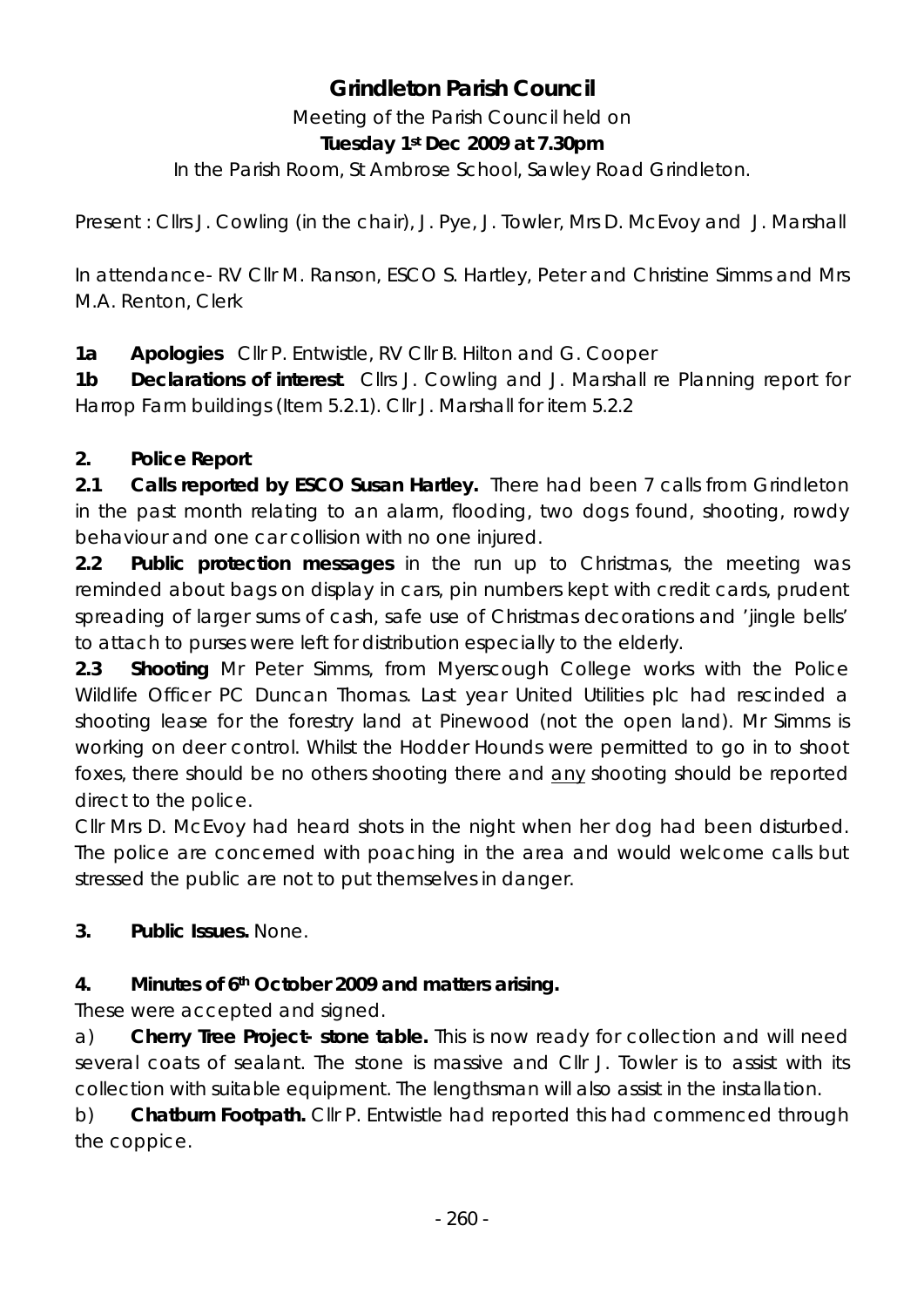**c) Ribble Way.** The path is not being reinstated and the current route needs 7 gates. There were concerns that the gates would get washed away in flood conditions.

d) **Road markings at St Ambrose School.** These had not been altered yet**.**

**e) Garages .** The Clerk reported the response from Marshal Scott at RVBC. RV Cllr M. Ranson could amplify the response as Ribble Valley Homes had put the garage sites in their business plan as future affordable housing land. The current asbestos roofs were mentioned. This looks like it will take time to progress.

# **5. Planning Issues**

# **5.1 Observations were needed for-**

**5.1.1** 3/2009/0943 Cantilever shelter for sheep at New Barn Farm Bolton by Bowland BB7 4PH. The plans and application were discussed at the meeting. There were no objections.

**5.1.2** 3/2009/0985 Installation of 3 solar thermal collectors on rear inclined roof surface at New Barn Farm Bolton by Bowland BB7 4PH. These plans and application were also discussed at the meeting. There were no objections.

# **5.2 Observations made on planning applications since the last meeting.**

# **5.2.1 3/2009/0513 Conversion of disused barn into 2 low cost dwellings at Harrop Gate Barn Harrop Fold Lane Ends Grindleton- further plan**

The Parish Council had no objections to this revised plan or the application.

# **5.2.2 3/2009/0776 Proposed construction of a general purpose building at Causeway Farm Sawley Road Grindleton BB74RT**

The Parish Council had no objections to this application.

# **6. Finance Matters**

# **a) Payments approved**

|          | Who to                        | What for                  | Legal Power     |
|----------|-------------------------------|---------------------------|-----------------|
| 183.33   | <b>Clerks Honorarium for</b>  | Total payment = $£192.93$ | S112 LGA 1972   |
|          | Aug/Sept                      |                           |                 |
| £9.60    | Clerks expenses               |                           |                 |
| 1599.25  | <b>Whalley Parish Council</b> | Lengthsman payment from   | S103 LGA 1972   |
|          |                               | April 09                  |                 |
| 500.00   | <b>Grindleton Recreation</b>  | Annual donation           | S14 Open Spaces |
|          | Ground                        |                           | <b>Act 1906</b> |
| £2292.18 | Total                         |                           |                 |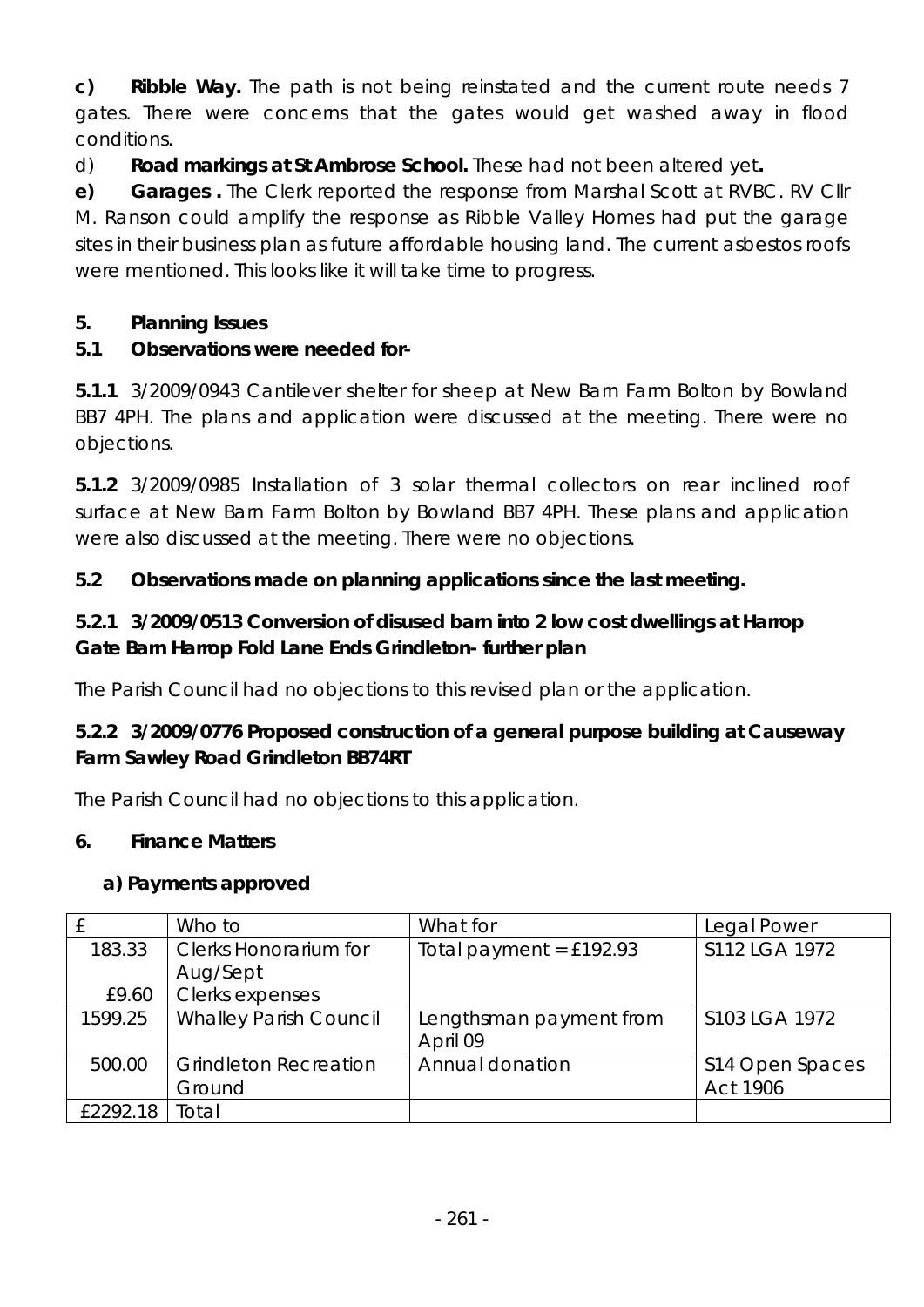**b) External Auditor.** This is not yet completed. One issue raised by the auditors is the non review of the Internal Audit which should have been done in 08/09 (and every year). This was done at this meeting for 09/10 with a separate paper agreed but as it had not been done in 08/09, requires a qualified answer to a question on all procedures having been properly carried out being amended to a 'No'. This was ratified. The internal auditor is to be specifically invited to the Annual meeting.

# **c) Current Budget and precept.**

6.1 Cllr P. Entwistle suggested a provision of £2k towards a traffic calming scheme for Main Street as this may 'unlock' a scheme for Grindleton, rather than just asking for works to be done with no contribution/commitment locally. This was discussed but felt to be premature as the scheme was not yet under discussion within the Parish council or with residents.

6.2 Cllr J. Cowling had received a request from Cllr Mrs C. Doherty for a £500 grant for the Recreation ground. This was accepted and a payment made at the meeting.

6.3 Cllr J. Towler asked if the precept could include a contribution for the football club who want to acquire a container to use as a store place for equipment. It was suggested this may require planning permission and may be unsightly. The footballers need to prepare a proper plan and obtain costings for what they really want. Then they should pursue grants, including from this parish council for a desirable, long lasting structure the village can be proud of. At this stage, no funding is to be precepted for this.

- 6.4 The precept is to be £7500 for 2010/11.
- **7. Parish Plan.** This is being considered under relevant items.
- **8. Reports from outside bodies.**

**a) Recreation Ground.** Cllr Mrs C. Doherty had given notice that a new representative would be needed at this meeting. Cllr J. Towler has agreed to be that representative. There are usually two meetings a year and the events to assist with.

**b) Parish Liaison Committee.** Cllr J. Cowling had attended. It had been interesting. Devolving services to Parish Councils was discussed but probably not suitable for Grindleton.

**c) Footpaths.** A detailed survey of 1976 had been found. Was there a later one? Cllrs J. Cowling and J. Marshall are walking most of these.

**d) Website.** Continues to attract interest.

**e) Society of Local Government Clerks.** The Clerk had attended this and she reported LCC has a pot of money for grants to parishes for one off projects**.**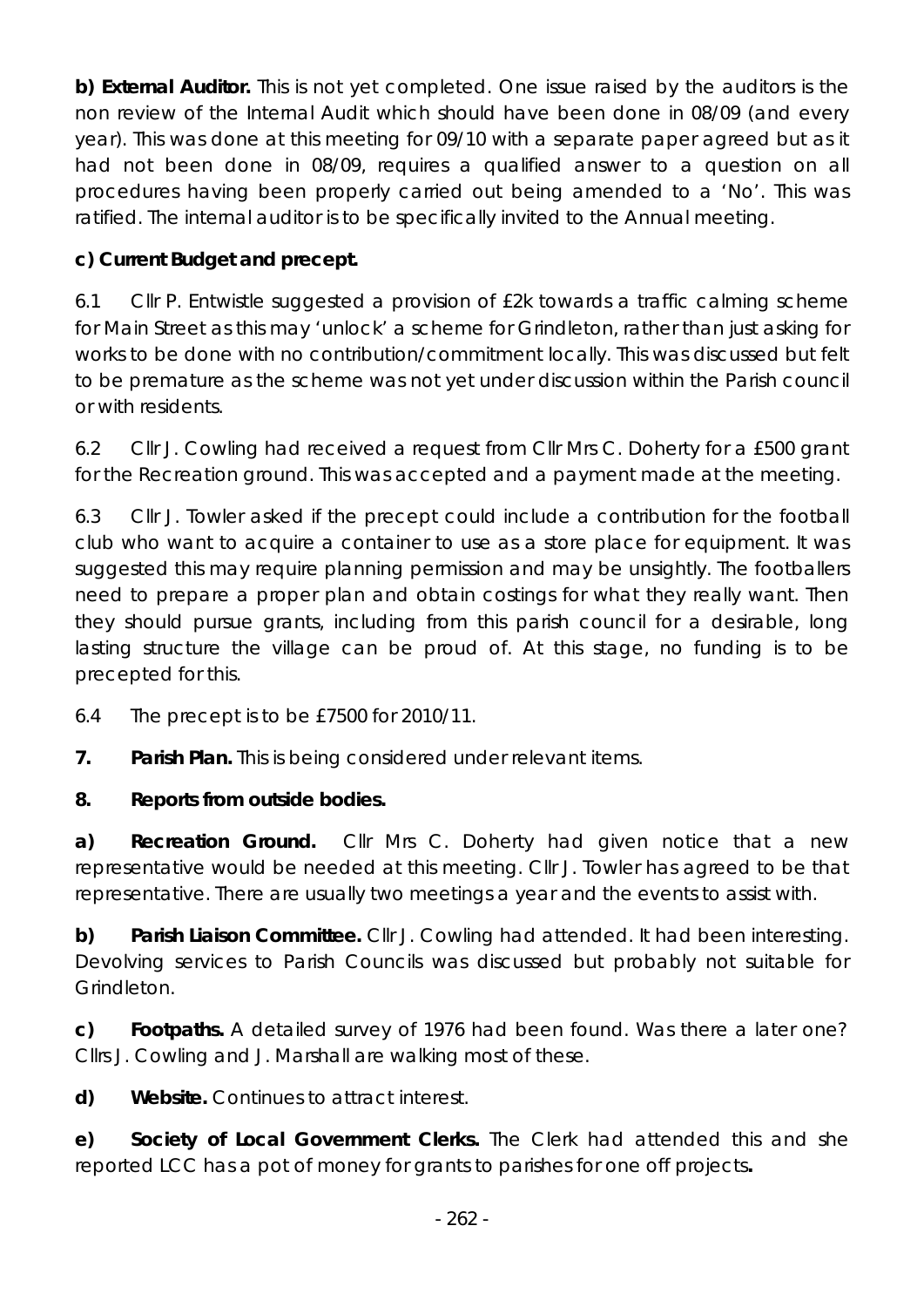**f) Lengthsman.** Of late, he has mainly been clearing leaves**.** 

## **9. Correspondence**

**9.1 Quote for a recycled materials bench** was noted**.** 

**9.2 Heysham as a potential nuclear power station development** was brought to Cllrs attention.

**9.3 Resignation of Clerk.** The Clerk has proffered her resignation from the Annual meeting in April. The position is to be advertised in the local paper and on the noticeboard/website.

**10.** Any other business. The Carol service on 15<sup>th</sup> December needs a Parish Council reader for a lesson. Cllr Mrs C. Doherty is to be asked.

**11. Date of next meeting.** Tuesday 2nd February 2010 at 7.30 pm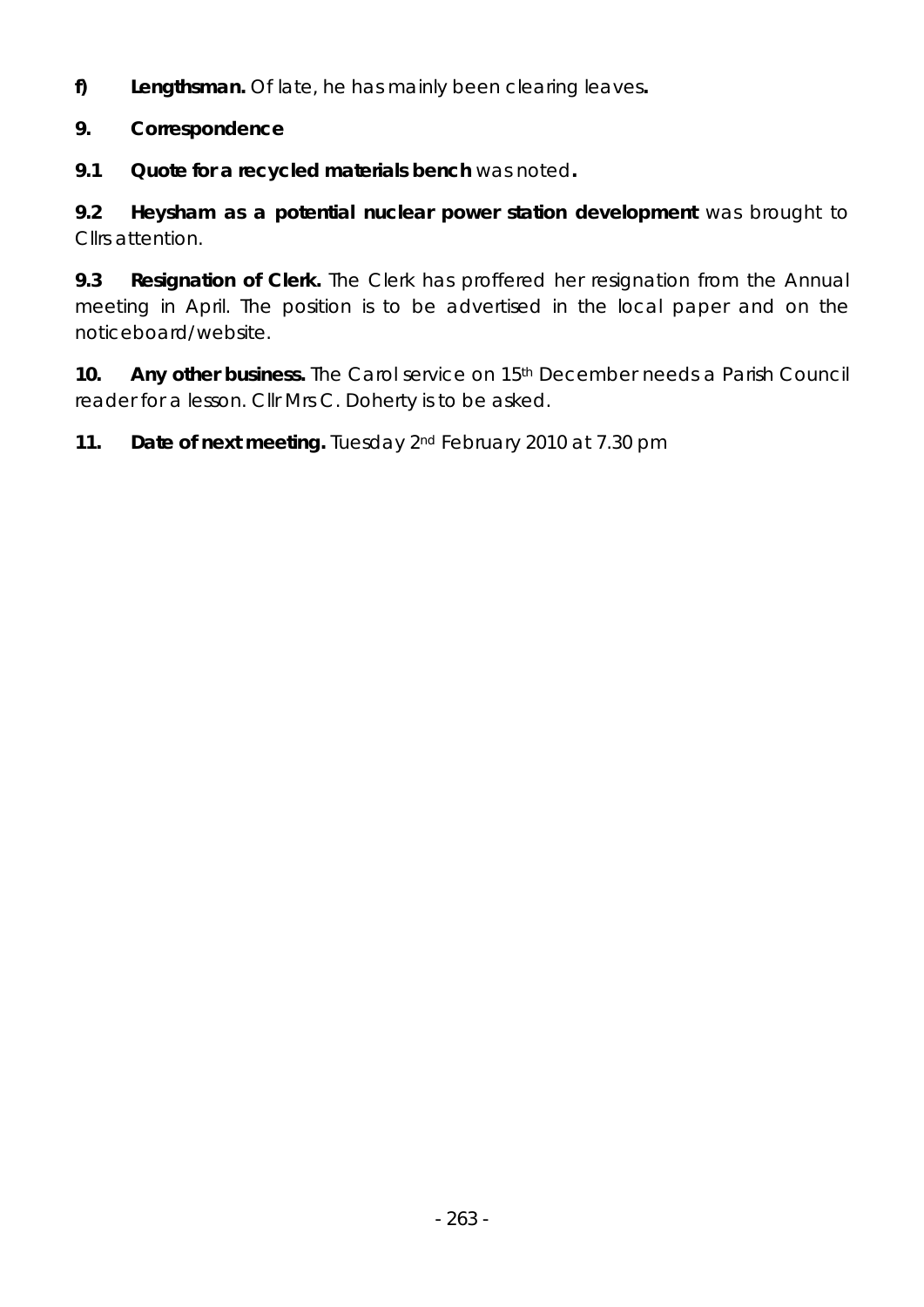#### **Item 9 Correspondence for action at 1st December 2009 meeting-**

#### 9.1 Dear Mrs Renton,

Thank you for your interest in Schoolscapes' products and services.

The moulded recycled plastic bench (6601) is £501.25 including VAT and delivery. If you would like a coloured seat the cost will be £570.25 including VAT and delivery.

I have attached an image of the product to this email.

If you require any further information on this product or any of our other products, please don't hesitate to contact me.

Kind regards,

Grace Williams

Marketing Manager Schoolscapes Ltd. 1 Dunveth Business Park West Hill Wadebridge Cornwall PL27 7FE

T. 01208 816620 F. 01208 816642 [grace@schoolscapes.co.uk](http://uk.mc871.mail.yahoo.com/mc/compose?to=sales@schoolscapes.co.uk) [www.schoolscapes.co.uk](http://www.schoolscapes.co.uk/)

(This may be relevant when looking at the budget in Item 6)

9.2 Dear Sir/Madam,

Heysham is considered by Government to be potentially suitable for a new nuclear power station. The Government is consulting on its draft Nuclear National Policy Statement and list of sites, including Heysham, around the country that might be suitable for new nuclear power stations. **We would like to hear your views.** 

The draft Nuclear National Policy Statement explains how sites are assessed, why we need new nuclear power and the Government's policy on managing radioactive waste safely. It will set the framework for planning decisions on new nuclear power stations.

A local exhibition giving information about the draft Nuclear National Policy Statement and the assessment of Heysham will be held at: Lancaster Town Hall from 26th - 28th November 2009. A public discussion will also be held on the morning of Saturday 28th November at the same location. Please visit [www.nuclear-nps-events.info](http://www.nuclear-nps-events.info/) for further information on location and timings and to register for the public session. Alternatively if you wish to register for the public session by telephone please contact 0845 004 8841.

#### **How do I take part in consultation?**

- Visit the local exhibition and record your comments
- Take part in this public discussion
- Respond to the consultation online, by post or at events.
- Read the documents at [www.energynpsconsultation.decc.gov.uk](http://www.energynpsconsultation.decc.gov.uk/) **This is your opportunity to make your voice heard. We look forward to your comments.**  With kind regards, The team at the Office for Nuclear Development Department for Energy and Climate Change

Your views please.

9.3 Resignation of Clerk. The Clerk wishes to retire after the Annual Meeting in April 2010. Need to advertise and appointment a new Clerk. Budget implications.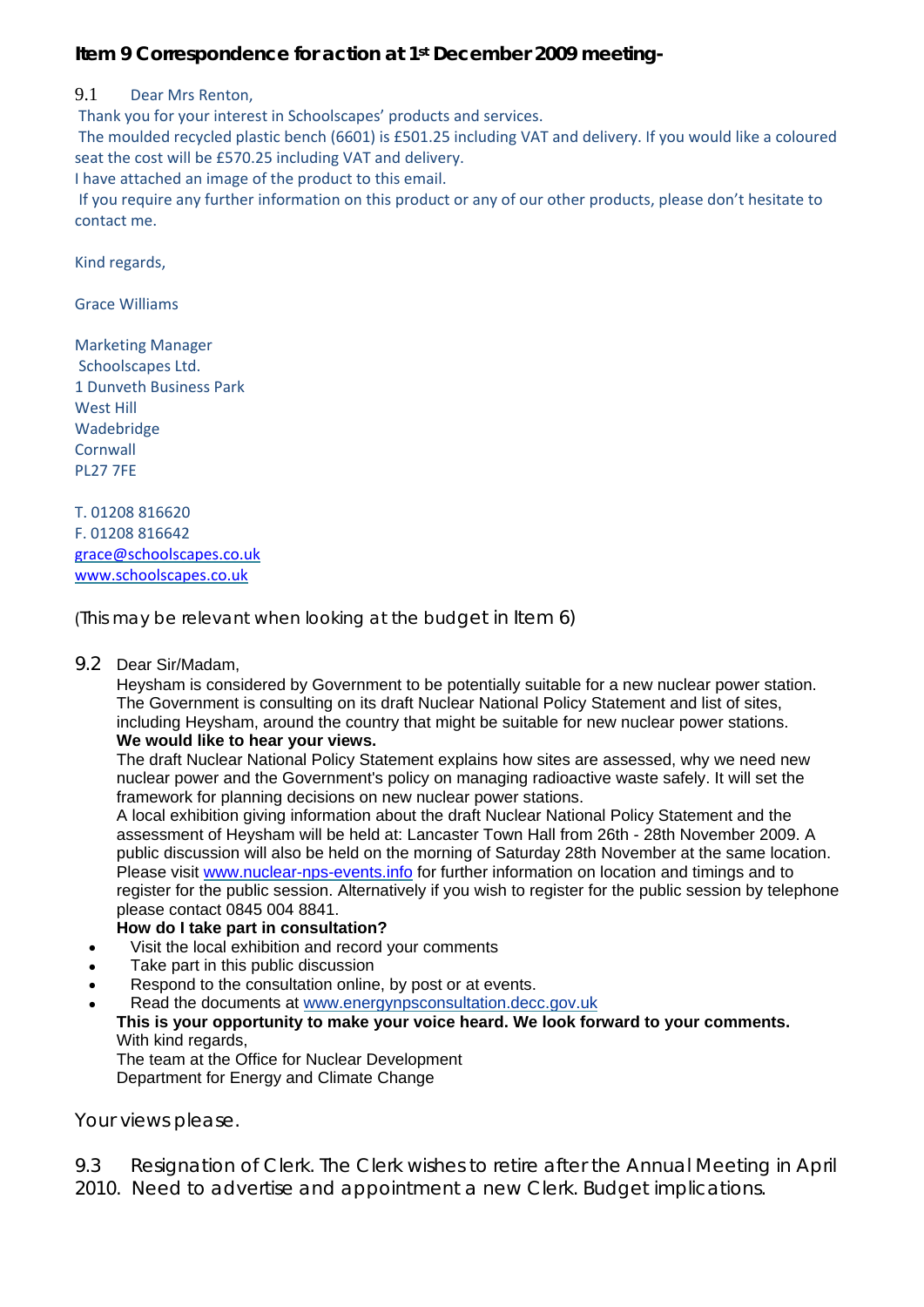#### Item 6 **Grindleton Finance Matters for 6th October 2009 meeting**

Current Account = £ 2750.55 Deposit Account= £ 8722.11  $Total =$   $f 11472.66$ 

#### **a)Payments for approval**

|                  | Who to                          | What for                  | Legal Power   |
|------------------|---------------------------------|---------------------------|---------------|
|                  | £183.33   Clerks Honorarium for | Total payment = $£192.93$ | S112 LGA 1972 |
|                  | Aug/Sept<br>Clerks expenses     |                           |               |
| £9.60            |                                 |                           |               |
| £1599.25         | <b>Whalley Parish Council</b>   | Lengthsman payments from  | S103 LGA 1972 |
|                  |                                 | April 09                  |               |
| £1792.18   Total |                                 |                           |               |

|                       | Cost per |     |    | Total  |
|-----------------------|----------|-----|----|--------|
| For Dec 09            | unit     | No. |    | Cost   |
| Photocopying/printing | 0.10     |     | 69 | 6.90   |
| Telephone             | 0.10     |     | 11 | 1.10   |
| Postage               | 0.30     |     | 2  | 0.60   |
| Stationary-Envelopes  | 1.00     |     | 1  | 1.00   |
| <b>Total expenses</b> |          |     |    | 9.60   |
| Honorarium Oct/Nov    | 183.33   |     | 1  | 183.33 |
| payable<br>Total      |          |     |    | 192.93 |

### b) **External Audit**

The Audit has still not yet been completed as there were unresolved errors on the Annual Return. These have now been attended to and need formal approval. They have been resubmitted to the External Auditors. Review of the internal audit did not occur last year and this resulted in a change to one answer to 'No' . This has been done and needs ratifying. The internal audit procedure needs reviewing annually and a separate paper on this is attached.

#### c) **Current Budget and setting the precept**

This was circulated at the last meeting to keep you informed of spending so far this year and also to give you the basis for next year's budget. This is now the precept making meeting in which you crystal gaze into next year! See separate sheet to assist this.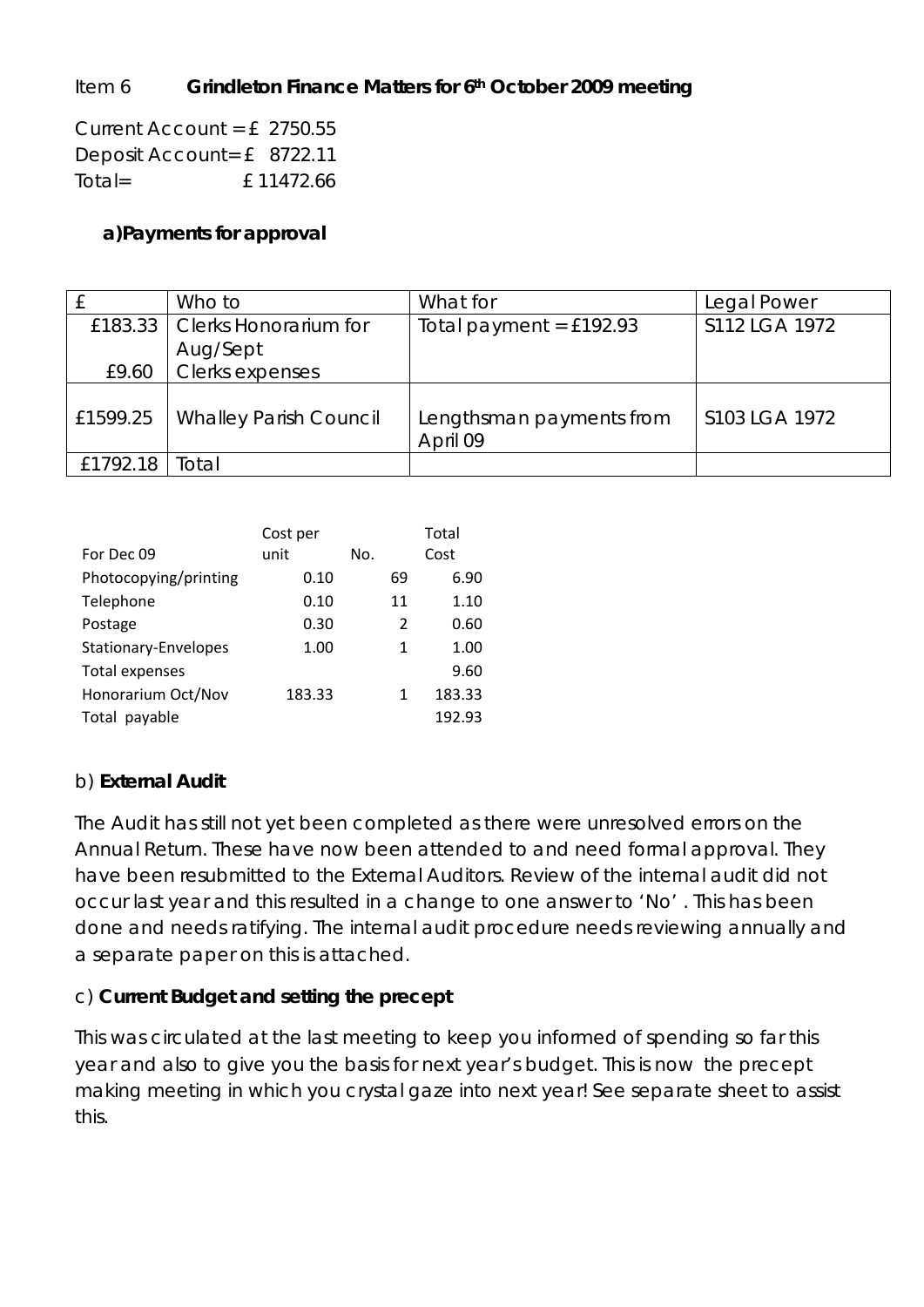#### **Effectiveness of Grindleton Parish Council Internal Audit 2009/10**

| <b>Expected Standard</b>            | <b>Evidence of Achievement</b>             | <b>Comments</b>                             |
|-------------------------------------|--------------------------------------------|---------------------------------------------|
| Scope of Internal Audit             | Terms of reference were discussed and      | To be minuted annually at, say Dec or       |
|                                     | adopted at the meeting.                    | Feb meeting                                 |
|                                     | Scope of audit work is defined and takes   | In letter to auditor approved by the        |
|                                     | into account risk management processes     | Council                                     |
|                                     | and wider internal control.                |                                             |
|                                     | Terms of reference define audit            | Included in above terms of reference        |
|                                     | responsibilities in relation to fraud      |                                             |
| Independence of Internal Audit      | Internal Auditor has direct access to all  | List of names, addresses and e mails        |
|                                     | <b>Parish Councillors</b>                  | supplied to Internal Auditor of all         |
|                                     |                                            | <b>Councillors and the Clerk</b>            |
|                                     | Report are made in Internal Auditor's      |                                             |
|                                     | own name to the Council                    |                                             |
|                                     | Auditor does not have any other role       |                                             |
|                                     | within the Council.                        |                                             |
| <b>Competence of Internal Audit</b> | No evidence to the contrary in previous    | Past audits have been accepted by the       |
|                                     | years                                      | <b>External Audit.</b>                      |
| Relationships                       | The responsible officer 'RFO' (who is the  | RFO has considered requirements of          |
|                                     | Clerk) is consulted on the internal audit  | <b>Practitioners Guide 2008</b>             |
|                                     | plan and the scope of the audit.           |                                             |
|                                     | Clear responsibilities for RFO, internal   | These will be set out for the Internal      |
|                                     | auditor                                    | Auditor in his appointment letter. The      |
|                                     |                                            | responsibilities of the RFO and Councillors |
|                                     |                                            | are contained in the Financial              |
|                                     |                                            | Regulations of the Council.                 |
|                                     | The responsibilities of Councillors are    | These are looked at/reviewed annually.      |
|                                     | understood and training is given as the    | Training Is given when requirements         |
|                                     | need arises.                               | change or a Councillor requests this.       |
| Audit planning and reporting        | The audit plan takes into account of risks |                                             |
|                                     | and is designed to satisfy the Council's   |                                             |
|                                     | governance assurance.                      |                                             |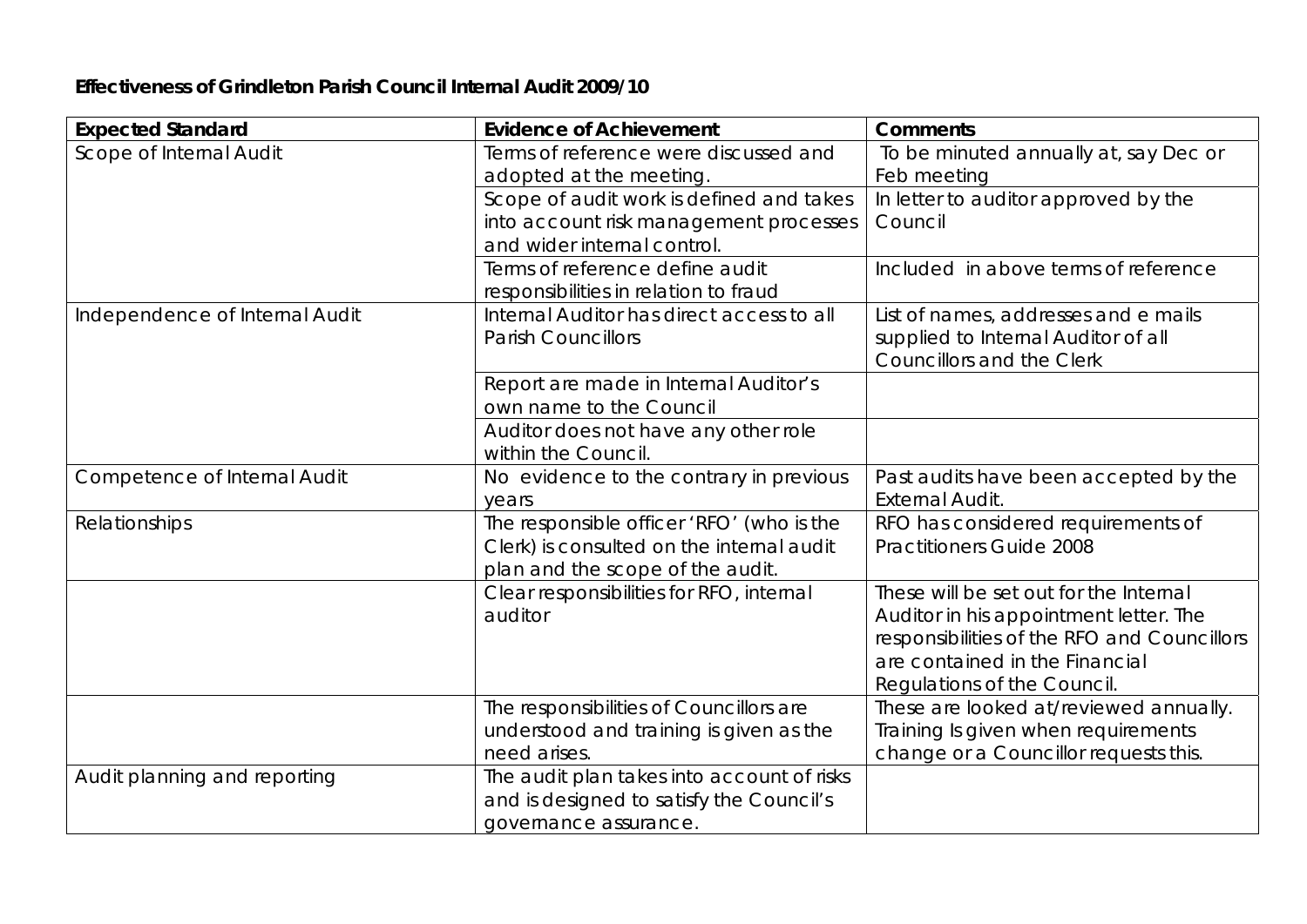|                                                  | The audit plan is approved by the<br>Council.                                                                                                | Suggest at Feb meeting each year                                                                   |
|--------------------------------------------------|----------------------------------------------------------------------------------------------------------------------------------------------|----------------------------------------------------------------------------------------------------|
|                                                  | Reporting- the Internal Auditor will be<br>requested to supply a written report of his<br>findings with recommendations for<br>improvements. | This has previously been oral and with no<br>follow up action required.                            |
| <b>Standing Orders and Financial Regulations</b> | These are in place and will be reviewed<br>annually by the Council and also by the<br>Internal auditor.                                      | The Council approved these at the Feb<br>2009 meeting. Review annually.                            |
| <b>Insurance Cover</b>                           | The Council shall maintain adequate<br>insurance cover- to be reviewed<br>annually.                                                          | To be considered at June meeting when<br>premium becomes due. Another quote<br>may also be sought. |
| <b>Risk Assessment Register</b>                  | The Council maintains this register which<br>is considered annually                                                                          | Approved at the February 2009<br>meeting.Review annually.                                          |
| <b>Asset Register</b>                            | The Council maintains this register.                                                                                                         | To be annually at June meeting.                                                                    |
| <b>Bank Accounts</b>                             | 2 Councillors are required to sign all<br>cheques and all payments are listed at<br>each meeting for approval.                               | The Bank mandate requires this. All<br>payments to be made are listed at each<br>meeting.          |
|                                                  | At alternate meetings (ie 3 times a year<br>at least) a budgetary comparison is<br>presented to the Council for information<br>and approval. | This is minuted.                                                                                   |
|                                                  | Explanation of significant variation is<br>explained by the RFO when these occur.                                                            | This will be minuted where appropriate.                                                            |